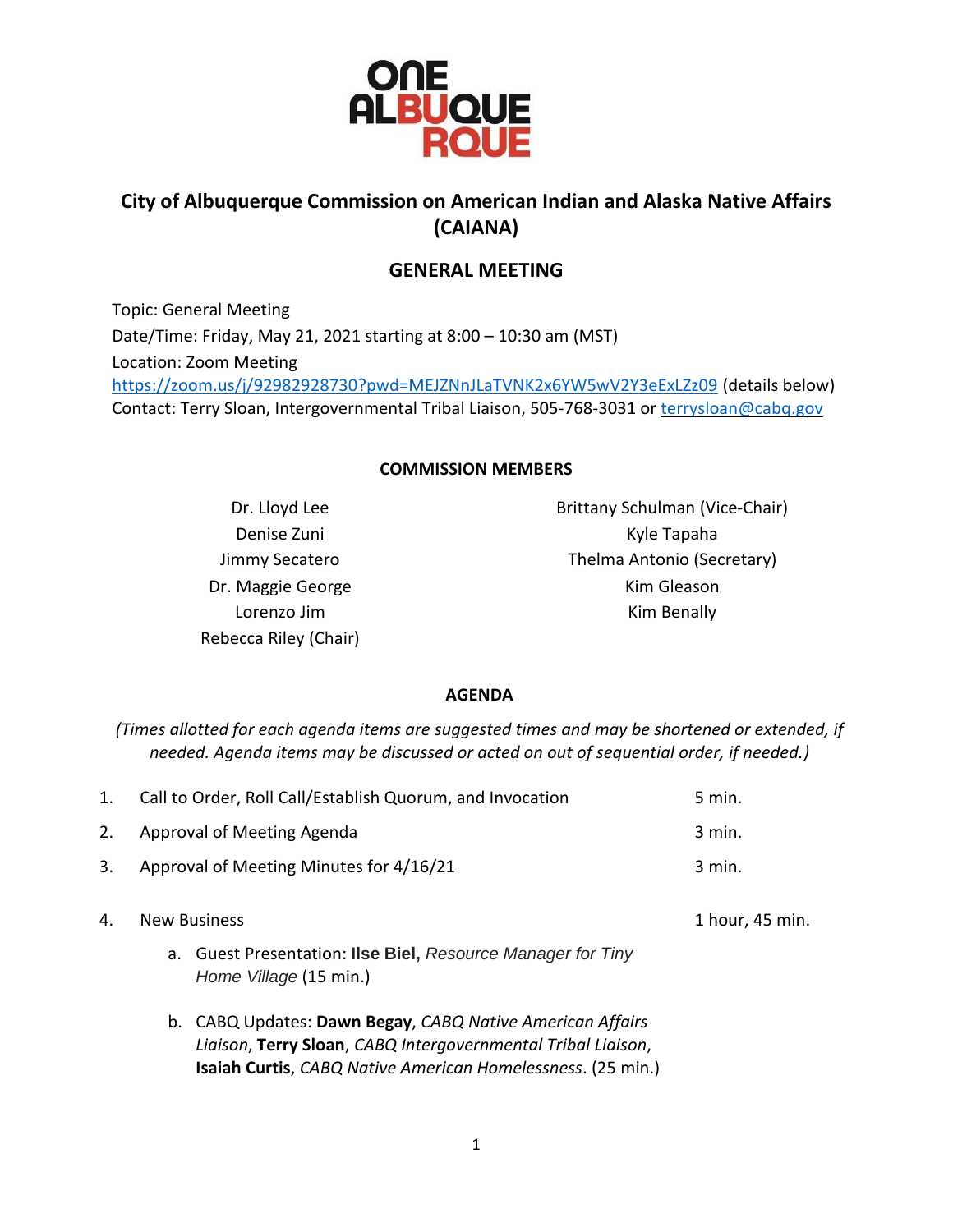*Break (5 min.)*

- c. Public Comment\* (15 min.)
- d. Discussion and Approval on New Action Items (30 min.)
	- Discussion of CAIANA Townhall ABQ Native Relatives Experiencing Homelessness.
- 5. Old Business 30 min.

- a. Commission Sector and Sub-Committee Updates (10 min.)
- b. Commission Strategic Plan Actions and Updates (10 min.)
- c. Confirm Next Meeting Agenda Items (10 min.)
- 6. Adjournment

#### **\*PUBLIC COMMENT**

Please sign up for public comment or submit written comments to Terry Sloan at [terrysloan@cabq.gov.](mailto:terrysloan@cabq.gov)

### **Next Meeting: Friday, June 18, 2021 @ 6:00 PM - 8:30 PM**

#### **ZOOM MEETING DETAILS**

Time: May 21, 2021 08:00 AM Mountain Time (US and Canada)

Topic: City of Albuquerque Commission on American Indian and Alaska Native Affairs Meeting

Time: This is a recurring meeting.

Join Zoom Meeting

<https://zoom.us/j/92982928730?pwd=MEJZNnJLaTVNK2x6YW5wV2Y3eExLZz09>

Meeting ID: 929 8292 8730

Passcode: COA

One tap mobile +13462487799,,92982928730#,,,,,,0#,,442764# US (Houston)